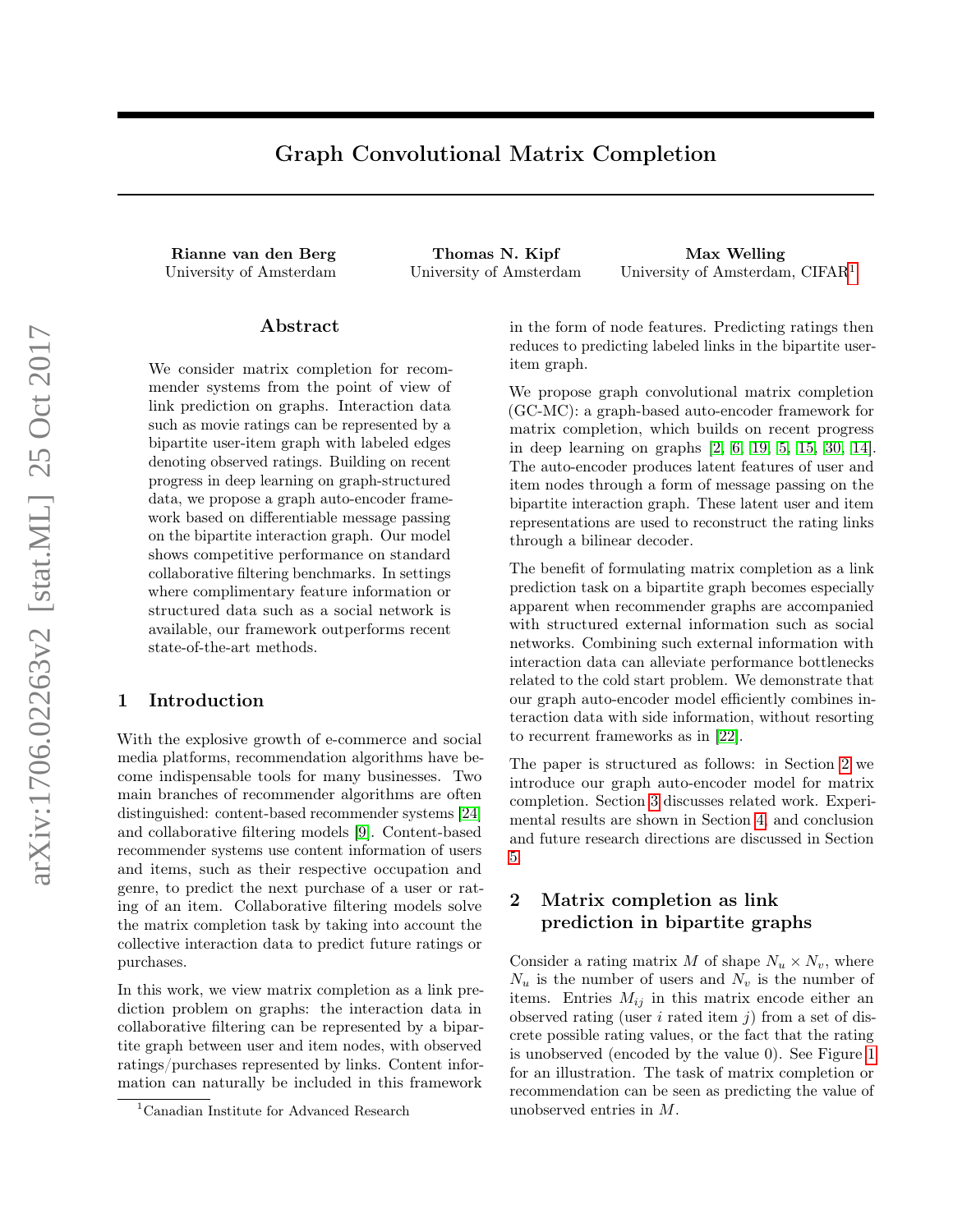<span id="page-1-0"></span>

Figure 1: Left: Rating matrix M with entries that correspond to user-item interactions (ratings between 1-5) or missing observations (0). Right: User-item interaction graph with bipartite structure. Edges correspond to interaction events, numbers on edges denote the rating a user has given to a particular item. The matrix completion task (i.e. predictions for unobserved interactions) can be cast as a link prediction problem and modeled using an end-to-end trainable graph auto-encoder.

In an equivalent picture, matrix completion or recommendation can be cast as a link prediction problem on a bipartite user-item interaction graph. More precisely, the interaction data can be represented by an undirected graph  $G = (W, \mathcal{E}, \mathcal{R})$  with entities consisting of a collection of user nodes  $u_i \in \mathcal{U}$  with  $i \in \{1, ..., N_u\},\$ and item nodes  $v_j \in V$  with  $j \in \{1, ..., N_v\}$ , such that  $U \cup V = W$ . The edges  $(u_i, r, v_j) \in \mathcal{E}$  carry labels that represent ordinal rating levels, such as  $r \in \{1, ..., R\} = \mathcal{R}$ . This connection was previously explored in [\[18\]](#page-8-9) and led to the development of graphbased methods for recommendation.

Previous graph-based approaches for recommender systems (see [\[18\]](#page-8-9) for an overview) typically employ a multistage pipeline, consisting of a graph feature extraction model and a link prediction model, all of which are trained separately. Recent results, however, have shown that results can often be significantly improved by modeling graph-structured data with end-to-end learning techniques  $[2, 6, 19, 23, 5, 15, 21]$  $[2, 6, 19, 23, 5, 15, 21]$  $[2, 6, 19, 23, 5, 15, 21]$  $[2, 6, 19, 23, 5, 15, 21]$  $[2, 6, 19, 23, 5, 15, 21]$  $[2, 6, 19, 23, 5, 15, 21]$  $[2, 6, 19, 23, 5, 15, 21]$  $[2, 6, 19, 23, 5, 15, 21]$  $[2, 6, 19, 23, 5, 15, 21]$  $[2, 6, 19, 23, 5, 15, 21]$  $[2, 6, 19, 23, 5, 15, 21]$  $[2, 6, 19, 23, 5, 15, 21]$  $[2, 6, 19, 23, 5, 15, 21]$  and specifically with graph auto-encoders [\[30,](#page-8-6) [14\]](#page-8-7) for unsupervised learning and link prediction. In what follows, we introduce a specific variant of graph auto-encoders for the task of recommendation.

#### 2.1 Graph auto-encoders

We revisit graph auto-encoders which were originally introduced in [\[30,](#page-8-6) [14\]](#page-8-7) as an end-to-end model for unsupervised learning [\[30\]](#page-8-6) and link prediction [\[14\]](#page-8-7) on undirected graphs. We specifically consider the setup introduced in [\[14\]](#page-8-7), as it makes efficient use of (convolutional) weight sharing and allows for inclusion of side information in the form of node features. Graph autoencoders are comprised of 1) a graph encoder model  $Z = f(X, A)$ , which take as input an  $N \times D$  feature matrix X and a graph adjacency matrix A, and produce an  $N \times E$  node embedding matrix  $Z = [z_1^T, \dots, z_N^T]^T$ , and 2) a pairwise decoder model  $\check{A} = g(Z)$ , which takes pairs of node embeddings  $(z_i, z_j)$  and predicts respective entries  $\check{A}_{ij}$  in the adjacency matrix. Note that  $N$  denotes the number of nodes,  $D$  the number of input features, and  $E$  the embedding size.

For bipartite recommender graphs  $G = (\mathcal{W}, \mathcal{E}, \mathcal{R}),$ we can reformulate the encoder as  $[U, V]$  =  $f(X, M_1, \ldots, M_R)$ , where  $M_r \in \{0, 1\}^{N_u \times N_v}$  is the adjacency matrix associated with rating type  $r \in \mathcal{R}$ , such that  $M_r$  contains 1's for those elements for which the original rating matrix  $M$  contains observed ratings with value  $r$ .  $U$  and  $V$  are now matrices of user and item embeddings with shape  $N_u \times E$  and  $N_v \times E$ , respectively. A single user (item) embedding takes the form of a real-valued vector  $U_{i,:}$   $(V_{j,:})$  for user i (item j).

Analogously, we can reformulate the decoder as  $\dot{M} =$  $g(U, V)$ , i.e. as a function acting on the user and item embeddings and returning a (reconstructed) rating matrix  $\check{M}$  of shape  $N_u \times N_v$ . We can train this graph auto-encoder by minimizing the reconstruction error between the predicted ratings in  $\tilde{M}$  and the observed ground-truth ratings in M. Examples of metrics for the reconstruction error are the root mean square error, or the cross entropy when treating the rating levels as different classes.

We shall note at this point that several recent stateof-the-art models for matrix completion [\[17,](#page-8-12) [27,](#page-8-13) [7,](#page-8-14) [32\]](#page-8-15) can be cast into this framework and understood as a special case of our model. An overview of these models is provided in Section [3.](#page-4-0)

#### <span id="page-1-1"></span>2.2 Graph convolutional encoder

In what follows, we propose a particular choice of encoder model that makes efficient use of weight sharing across locations in the graph and that assigns separate processing channels for each edge type (or rating type)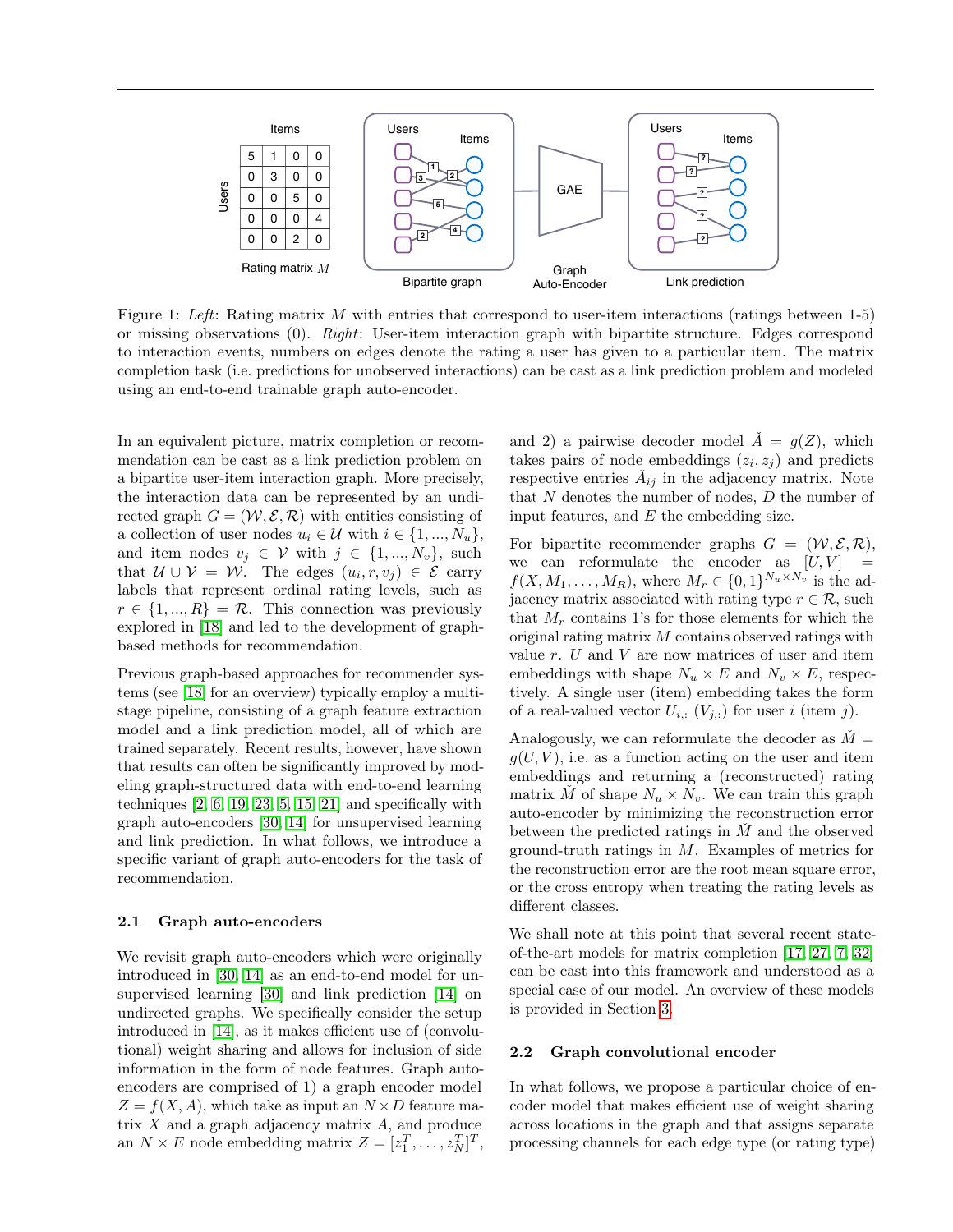

Figure 2: Schematic of a forward-pass through the GC-MC model, which is comprised of a graph convolutional encoder  $[U, V] = f(X, M_1, \ldots, M_R)$  that passes and transforms messages from user to item nodes, and vice versa, followed by a bilinear decoder model that predicts entries of the (reconstructed) rating matrix  $M = g(U, V)$ , based on pairs of user and item embeddings.

 $r \in \mathcal{R}$ . The form of weight sharing is inspired by a recent class of convolutional neural networks that operate directly on graph-structured data [\[2,](#page-7-0) [6,](#page-8-2) [5,](#page-8-4) [15\]](#page-8-5), in the sense that the graph convolutional layer performs local operations that only take the first-order neighborhood of a node into account, whereby the same transformation is applied across all locations in the graph.

This type of local graph convolution can be seen as a form of message passing [\[4,](#page-8-16) [8\]](#page-8-17), where vector-valued messages are being passed and transformed across edges of the graph. In our case, we can assign a specific transformation for each rating level, resulting in edgetype specific messages  $\mu_{j\rightarrow i,r}$  from items j to users i of the following form:

$$
\mu_{j \to i, r} = \frac{1}{c_{ij}} W_r x_j \,. \tag{1}
$$

Here,  $c_{ij}$  is a normalization constant, which we choose to either be  $|\mathcal{N}_i|$  (left normalization) or  $\sqrt{|\mathcal{N}_i||\mathcal{N}_j|}$ (symmetric normalization) with  $\mathcal{N}_i$  denoting the set of neighbors of node i.  $W_r$  is an edge-type specific parameter matrix and  $x_j$  is the (initial) feature vector of node j. Messages  $\mu_{i\to j,r}$  from users to items are processed in an analogous way. After the message passing step, we accumulate incoming messages at every node by summing over all neighbors  $\mathcal{N}_{i,r}$  under a specific edge-type  $r$ , and by subsequently accumulating them into a single vector representation:

$$
h_i = \sigma \left[ \operatorname{accum}\left( \sum_{j \in \mathcal{N}_{i,1}} \mu_{j \to i,1}, \dots, \sum_{j \in \mathcal{N}_{i,R}} \mu_{j \to i,R} \right) \right], \tag{2}
$$

where  $\text{accum}(\cdot)$  denotes an accumulation operation, such as stack( $\cdot$ ), i.e. a concatenation of vectors (or matrices along their first dimension), or sum( $\cdot$ ), i.e. summation of all messages.  $\sigma(\cdot)$  denotes an element-wise activation function such as the ReLU( $\cdot$ ) = max(0, $\cdot$ ). To arrive at the final embedding of user node  $i$ , we

transform the intermediate output  $h_i$  as follows:

<span id="page-2-1"></span>
$$
u_i = \sigma(Wh_i). \tag{3}
$$

The item embedding  $v_i$  is calculated analogously with the same parameter matrix  $W$ . In the presence of user- and item-specific side information we use separate parameter matrices for user and item embeddings. We will refer to  $(2)$  as a *graph convolution* layer and to  $(3)$  as a dense layer. Note that deeper models can be built by stacking several layers (in arbitrary combinations) with appropriate activation functions. In initial experiments, we found that stacking multiple convolutional layers did not improve performance and a simple combination of a convolutional layer followed by a dense layer worked best.

It is worth mentioning that the model demonstrated here is only one particular possible, yet relatively simple choice of an encoder, and other variations are potentially worth exploring. Instead of a simple linear message transformation, one could explore variations where  $\mu_{j \to i,r} = nn(x_i, x_j, r)$  is a neural network in itself. Instead of choosing a specific normalization constant for individual messages, such as done here, one could employ some form of attention mechanism, where the individual contribution of each message is learned and determined by the model.

#### 2.3 Bilinear decoder

<span id="page-2-0"></span>For reconstructing links in the bipartite interaction graph we consider a bilinear decoder, and treat each rating level as a separate class. Indicating the reconstructed rating between user i and item j with  $\check{M}_{ij}$ , the decoder produces a probability distribution over possible rating levels through a bilinear operation followed by the application of a softmax function:

$$
p(\check{M}_{ij} = r) = \frac{e^{u_i^T Q_r v_j}}{\sum_{s \in R} e^{u_i^T Q_s v_j}},
$$
\n(4)

with  $Q_r$  a trainable parameter matrix of shape  $E \times E$ , and E the dimensionality of hidden user (item) repre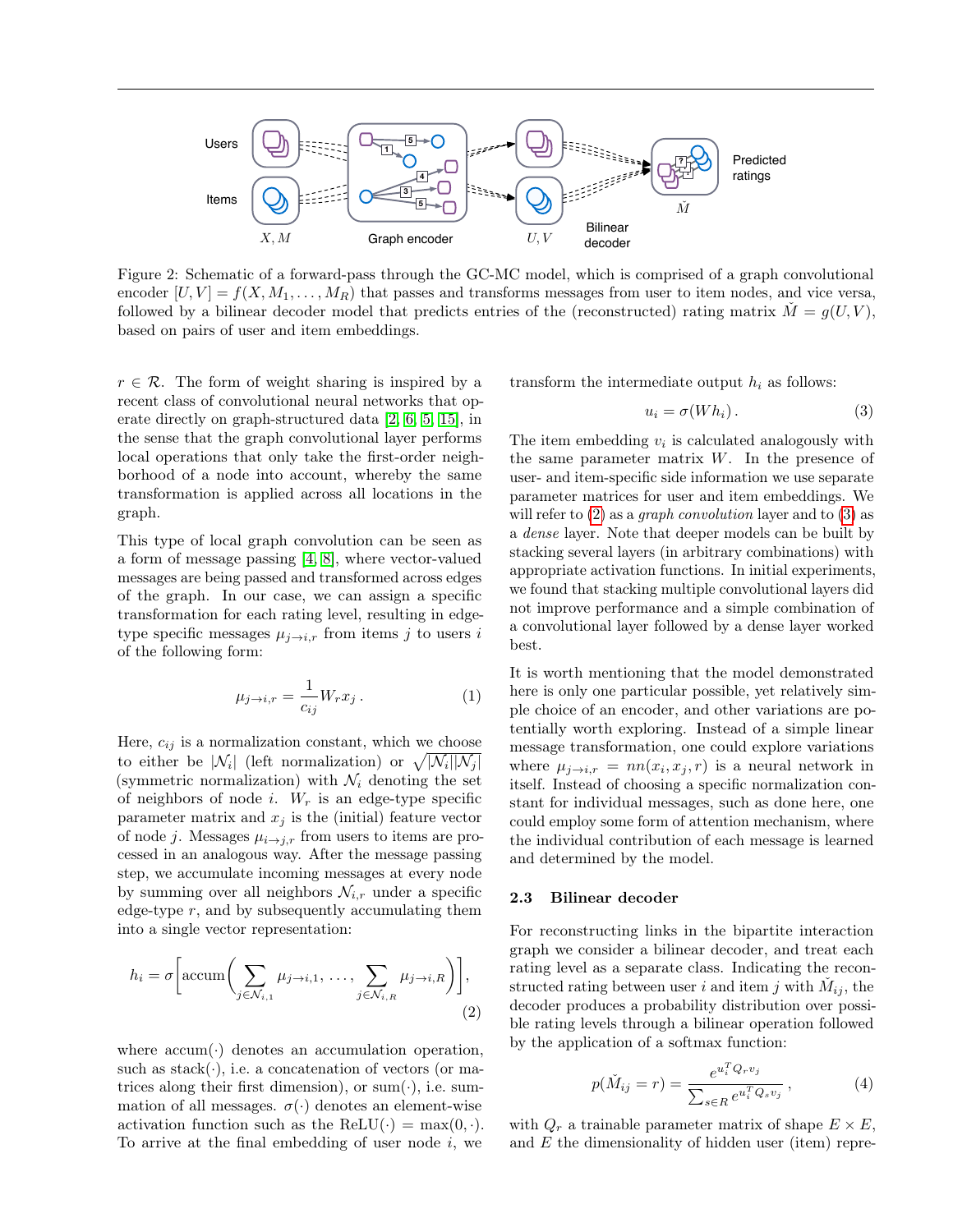sentations  $u_i$  ( $v_i$ ). The predicted rating is computed as

$$
\tilde{M}_{ij} = g(u_i, v_j) = \mathbb{E}_{p(\tilde{M}_{ij} = r)}[r] = \sum_{r \in R} r p(\tilde{M}_{ij} = r).
$$
\n(5)

#### 2.4 Model training

Loss function During model training, we minimize the following negative log likelihood of the predicted ratings  $\check{M}_{ij}$ :

<span id="page-3-0"></span>
$$
\mathcal{L} = -\sum_{i,j; \mathbf{\Omega}_{ij}=1} \sum_{r=1}^{R} I[r = M_{ij}] \log p(\check{M}_{ij} = r), \quad (6)
$$

with  $I[k = l] = 1$  when  $k = l$  and zero otherwise. The matrix  $\mathbf{\Omega} \in \{0,1\}^{N_u \times N_i}$  serves as a mask for unobserved ratings, such that ones occur for elements corresponding to observed ratings in M, and zeros for unobserved ratings. Hence, we only optimize over observed ratings.

Node dropout In order for the model to generalize well to unobserved ratings, it is trained in a denoising setup by randomly dropping out all outgoing messages of a particular node, with a probability  $p_{\text{dropout}}$ , which we will refer to as node dropout. Messages are rescaled after dropout as in [\[28\]](#page-8-18). In initial experiments we found that node dropout was more efficient in regularizing than message dropout. In the latter case individual outgoing messages are dropped out independently, making embeddings more robust against the presence or absence of single edges. In contrast, node dropout also causes embeddings to be more independent of particular user or item influences. We furthermore also apply regular dropout [\[28\]](#page-8-18) to the hidden layer units [\(3\)](#page-2-1).

Mini-batching We introduce mini-batching by sampling contributions to the loss function in Eq. [\(6\)](#page-3-0) from different observed ratings. That is, we sample only a fixed number of contributions from the sum over user and item pairs. By only considering a fixed number of contributions to the loss function, we can remove respective rows of users and items in  $M_1, ..., M_R$  in Eq. [\(7\)](#page-3-1) that do not appear in the current batch. This serves both as an effective means of regularization, and reduces the memory requirement to train the model, which is necessary to fit the full model for MovieLens-10M into GPU memory. We experimentally verified that training with mini-batches and full batches leads to comparable results for the MovieLens-1M dataset while adjusting for regularization parameters. For all datasets except for the MovieLens-10M, we opt for fullbatch training since it leads to faster convergence than training with mini-batches in this particular setting.

#### 2.5 Vectorized implementation

In practice, we can use efficient sparse matrix multiplications, with complexity linear in the number of edges, i.e.  $\mathcal{O}(|\mathcal{E}|)$ , to implement the graph auto-encoder model. The graph convolutional encoder (Eq. [3\)](#page-2-1), for example in the case of left normalization, can be vectorized as follows:

$$
\begin{bmatrix} U \\ V \end{bmatrix} = f(X, M_1, \dots, M_R) = \sigma \left( \begin{bmatrix} H_u \\ H_v \end{bmatrix} W^T \right), \quad (7)
$$

with 
$$
\begin{bmatrix} H_u \\ H_v \end{bmatrix} = \sigma \left( \sum_{r=1}^R D^{-1} \mathcal{M}_r X W_r^T \right),
$$
 (8)

<span id="page-3-2"></span><span id="page-3-1"></span>and 
$$
\mathcal{M}_r = \begin{pmatrix} 0 & M_r \\ M_r^T & 0 \end{pmatrix}
$$
. (9)

The summation in [\(8\)](#page-3-2) can be replaced with concatenation, similar to  $(2)$ . In this case  $D$  denotes the diagonal node degree matrix with nonzero elements  $D_{ii} = |\mathcal{N}_i|$ . Vectorization for an encoder with a symmetric normalization, as well as vectorization of the bilinear decoder, follows in an analogous manner. Note that it is only necessary to evaluate observed elements in  $\dot{M}$ , given by the mask  $\Omega$  in Eq. [6.](#page-3-0)

# 2.6 Input feature representation and side information

Features containing information for each node, such as content information, can in principle be injected into the graph encoder directly at the input-level (i.e. in the form of an input feature matrix  $X$ ). However, when the content information does not contain enough information to distinguish different users (or items) and their interests, feeding the content information directly into the graph convolution layer leads to a severe bottleneck of information flow. In such cases, one can include side information in the form of user and item feature vectors  $x_i^f$  (for node *i*) via a separate processing channel directly into the the dense hidden layer:

<span id="page-3-3"></span>
$$
u_i = \sigma(Wh_i + W_2^f f_i) \quad \text{with} \quad f_i = \sigma(W_1^f x_i^f + b), \tag{10}
$$

where  $W_1^f$  and  $W_2^f$  are trainable weight matrices, and b is a bias. The weight matrices and bias vector are different for users and items. The input feature matrix  $X = [x_1^T, \dots, x_N^T]^T$  containing the node features for the graph convolution layer is then chosen as an identity matrix, with a unique one-hot vector for every node in the graph. For the datasets considered in this paper, the user (item) content information is of limited size, and we thus opt to include this as side information while using Eq.  $(10)$ .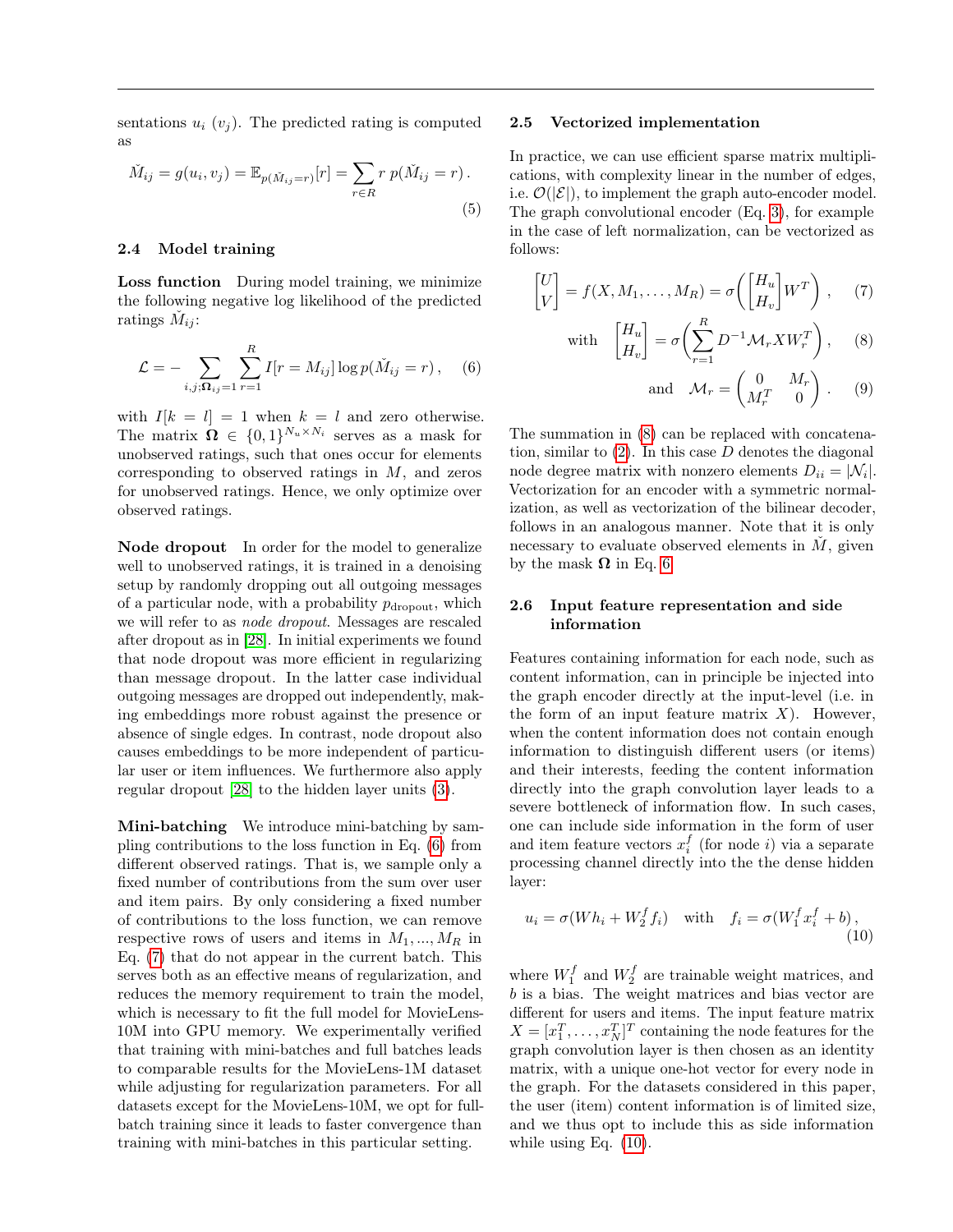In [\[29\]](#page-8-19), Strub et al. propose to include content information along similar lines, although in their case the proposed model is strictly user- or item-based, and thus only supports side information for either users or items.

Note that side information does not necessarily need to come in the form of per-node feature vectors, but can also be provided in the form of, e.g., graph-structured, natural language, or image data. In this case, the dense layer in [\(10\)](#page-3-3) is replaced by an appropriate differentiable module, such as a recurrent neural network, a convolutional neural network, or another graph convolutional network.

# 2.7 Weight sharing

In the collaborative filtering setting with one-hot vectors as input, the columns of the weight matrices  $W_r$ play the role of latent factors for each separate node for one specific rating value  $r$ . These latent factors are passed onto connected user or item nodes through message passing. However, not all users and items necessarily have an equal number of ratings for each rating level. This results in certain columns of  $W_r$  to be optimized significantly less frequently than others. Therefore, some form of weight sharing between the matrices  $W_r$  for different r is desirable to alleviate this optimization problem. Following [\[32\]](#page-8-15), we therefore implement the following weight sharing setup:

$$
W_r = \sum_{s=1}^r T_s \,. \tag{11}
$$

We will refer to this type of weight sharing as ordinal weight sharing due to the increasing number of weight matrices included for higher rating levels.

As an effective means of regularization of the pairwise bilinear decoder, we resort to weight sharing in the form of a linear combination of a set of basis weight matrices  $P_s$ :

$$
Q_r = \sum_{s=1}^{n_b} a_{rs} P_s \,, \tag{12}
$$

with  $s \in (1, ..., n_b)$  and  $n_b$  being the number of basis weight matrices. Here,  $a_{rs}$  are the learnable coefficients that determine the linear combination for each decoder weight matrix  $Q_r$ . Note that in order to avoid overfitting and to reduce the number of parameters, the number of basis weight matrices  $n_b$  should naturally be lower than the number of rating levels.

# <span id="page-4-0"></span>3 Related work

Auto-encoders User- or item-based auto-encoders [\[27,](#page-8-13) [32,](#page-8-15) [29\]](#page-8-19) are a recent class of state-of-the-art collabo-

rative filtering models that can be seen as a special case of our graph auto-encoder model, where only either user or item embeddings are considered in the encoder. AutoRec by Sedhain et al. [\[27\]](#page-8-13) is the first such model, where the user's (or item's) partially observed rating vector is projected onto a latent space through an encoder layer, and reconstructed using a decoder layer with mean squared reconstruction error loss.

The CF-NADE algorithm by Zheng et al. [\[32\]](#page-8-15) can be considered as a special case of the above auto-encoder architecture. In the user-based setting, messages are only passed from items to users, and in the item-based case the reverse holds. Note that in contrast to our model, unrated items are assigned a default rating of 3 in the encoder, thereby creating a fully-connected interaction graph. CF-NADE imposes a random ordering on nodes, and splits incoming messages into two sets via a random cut, only one of which is kept. This model can therefore be seen as a denoising auto-encoder, where part of the input space is dropped out at random in every iteration.

Factorization models Many of the most popular collaborative filtering algorithms fall into the class of matrix factorization (MF) models. Methods of this sort assume the rating matrix to be well approximated by a low rank matrix:  $M \approx UV^T$ , with  $U \in \mathbb{R}^{N_u \times k}$ and  $V \in \mathbb{R}^{N_i \times k}$ , with  $k \ll N_u, N_i$ . The rows of U and V can be seen as latent feature representations of users and items, representing an encoding for their interests through their rating pattern. Probabilistic matrix factorization (PMF) by Salakhutdinov et al. [\[20\]](#page-8-20) assumes that the ratings contained in M are independent stochastic variables with Gaussian noise. Optimization of the maximum likelihood then leads one to minimize the mean squared error between the observed entries in M and the reconstructed ratings in  $UV<sup>T</sup>$ . BiasedMF by Koren et al. [\[16\]](#page-8-21) improves upon PMF by incorporating a user and item specific bias, as well as a global bias. Neural network matrix factorization (NNMF) [\[7\]](#page-8-14) extends the MF approach by passing the latent user and item features through a feed forward neural network. Local low rank matrix approximation by Lee et al. [\[17\]](#page-8-12), introduces the idea of reconstructing rating matrix entries using different (entry dependent) combinations of low rank approximations.

Matrix completion with side information In matrix completion (MC) [\[3\]](#page-7-2), the objective is to approximate the rating matrix with a low-rank rating matrix. Rank minimization, however, is an intractable problem, and Candes & Recht [\[3\]](#page-7-2) replaced the rank minimization with a minimization of the nuclear norm (the sum of the singular values of a matrix), turning the objective function into a tractable convex one. Inductive matrix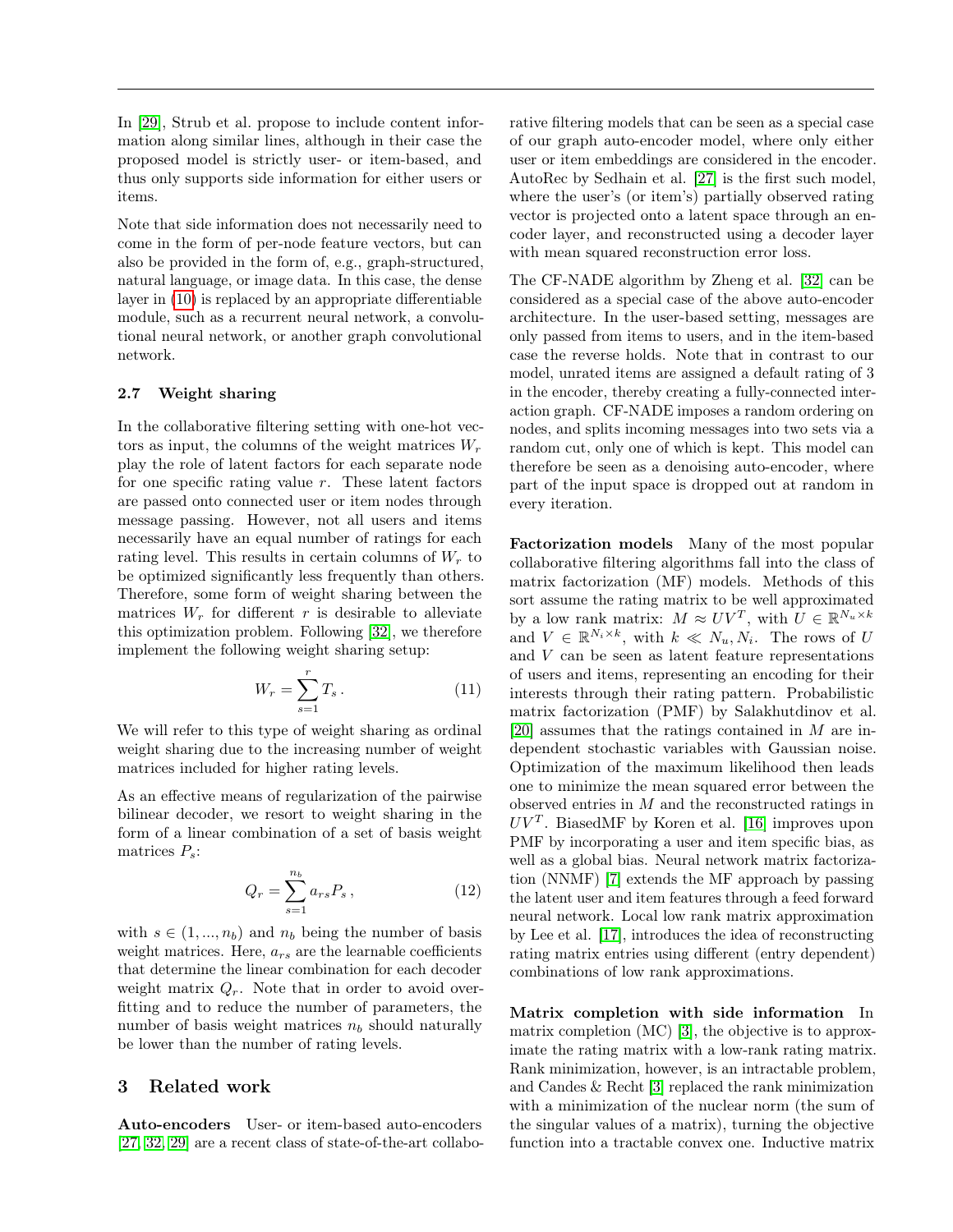completion (IMC) by Jain & Dhillon, 2013 and Xu et al., 2013 incorporates content information of users and items in feature vectors and approximates the observed elements of the rating matrix as  $M_{ij} = x_i^T UV^T y_j$ , with  $x_i$  and  $y_j$  representing the feature vector of user i and item j respectively.

The geometric matrix completion (GMC) model proposed by Kalofolias et al. in 2014 [\[12\]](#page-8-22) introduces a regularization of the MC model by adding side information in the form of user and item graphs. In [\[25\]](#page-8-23), a more efficient alternating least squares optimization optimization method (GRALS) is introduced to the graph-regularized matrix completion problem. Most recently, Monti et al. [\[22\]](#page-8-8) suggested to incorporate graph-based side information in matrix completion via the use of convolutional neural networks on graphs, combined with a recurrent neural network to model the dynamic rating generation process. Their work is different from ours, in that we model the rating graph directly using a graph convolutional encoder/decoder approach that predicts unseen ratings in a single, noniterative step.

# <span id="page-5-0"></span>4 Experiments

We evaluate our model on a number of common col-laborative filtering benchmark datasets: MovieLens<sup>[2](#page-0-1)</sup> (100K, 1M, and 10M), Flixster, Douban, and YahooMusic. The datasets consist of user ratings for items (such as movies) and optionally incorporate additional user/item information in the form of features. For Flixster, Douban, and YahooMusic we use preprocessed subsets of these datasets provided by  $[22]^3$  $[22]^3$  $[22]^3$ . These datasets contain sub-graphs of 3000 users and 3000 items and their respective user-user and item-item interaction graphs (if available). Dataset statistics are summarized in Table [1.](#page-6-0)

For all experiments, we choose from the following settings based on validation performance: accumulation function (stack vs. sum), whether to use ordinal weight sharing in the encoder, left vs. symmetric normalization, and dropout rate  $p_{\text{dropout}} \in \{0.3, 0.4, 0.5, 0.6, 0.7, 0.8\}.$ Unless otherwise noted, we use a Adam [\[13\]](#page-8-24) with a learning rate of 0.01, weight sharing in the decoder with 2 basis weight matrices, and layer sizes of 500 and 75 for the graph convolution (with ReLU) and dense layer (no activation function), respectively. We evaluate our model on the held out test sets using an exponential moving average of the learned model parameters with a decay factor set to 0.995.

MovieLens 100K For this task, we compare against matrix completion baselines that make use of side information in the form of user/item features. We report performance on the canonical u1.base/u1.test train/test split. Hyperparameters are optimized on a 80/20 train/validation split of the original training set. Side information is present both for users (e.g. age, gender, and occupation) and movies (genres). Following Rao et al. [\[25\]](#page-8-23), we map the additional information onto feature vectors for users and movies, and compare the performance of our model with (GC-MC+Feat) and without the inclusion of these features (GC-MC) . Note that GMC [\[12\]](#page-8-22), GRALS [\[25\]](#page-8-23) and sRGCNN [\[22\]](#page-8-8) represent user/item features via a k-nearest-neighbor graph. We use stacking as an accumulation function in the graph convolution layer in Eq. [\(2\)](#page-2-0), set dropout equal to 0.7, and use left normalization. GC-MC+Feat uses 10 hidden units for the dense side information layer (with ReLU activation) as described in Eq. [10.](#page-3-3) We train both models for 1,000 full-batch epochs. We report RMSE scores averaged over 5 runs with random initializations[4](#page-0-1) . Results are summarized in Table [2.](#page-6-1)

MovieLens 1M and 10M We compare against current state-of-the-art collaborative filtering algorithms, such as AutoRec [\[27\]](#page-8-13), LLorma [\[17\]](#page-8-12), and CF-NADE [\[32\]](#page-8-15). Results are reported as averages over the same five 90/10 training/test set splits as in [\[32\]](#page-8-15) and summarized in Table [4.](#page-6-2) Model choices are validated on an internal 95/5 split of the training set. For ML-1M we use accumulate messages through summation in Eq. [\(2\)](#page-2-0), use a dropout rate of 0.7, and symmetric normalization. As ML-10M has twice the number of rating classes, we use twice the number of basis function matrices in the decoder. Furthermore, we use stacking accumulation, a dropout of 0.3 and symmetric normalization. We train for 3,500 full-batch epochs, and 18,000 mini-batch iterations (20 epochs with batch size 10,000) on the ML-1M and ML-10M dataset, respectively.

Flixster, Douban and YahooMusic These datasets contain user and item side information in the form of graphs. We integrate this graph-based side information into our framework by using the adjacency vector (normalized by degree) as a feature vector for the respective user/item. For a single dense feature embedding layer, this is equivalent to performing a graph convolution akin to [\[15\]](#page-8-5) on the user-user or item-item graph.<sup>[5](#page-0-1)</sup> We use a dropout rate of 0.7, and 64 hidden units for the dense side information layer (with

 $^{2}$ <https://grouplens.org/datasets/movielens/> 3 <https://github.com/fmonti/mgcnn>

<sup>4</sup>Standard error less than 0.001.

<sup>5</sup>With a row-normalized adjacency matrix instead of the symmetric normalization from [\[15\]](#page-8-5). Both perform similarly in practice.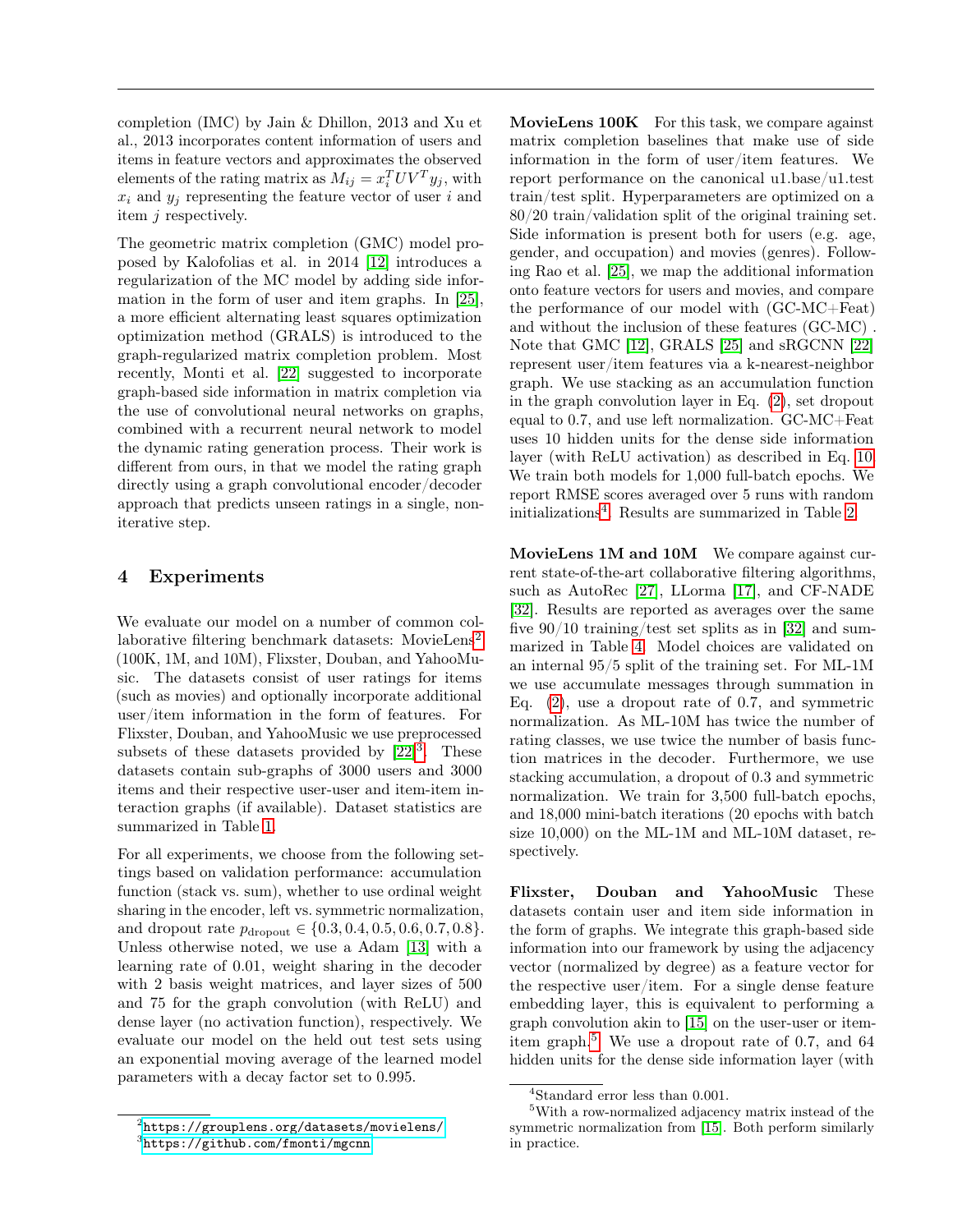<span id="page-6-0"></span>

| Dataset                  | Users  | <b>Items</b> | Features    | Ratings    | Density | Rating levels       |
|--------------------------|--------|--------------|-------------|------------|---------|---------------------|
| Flixster                 | 3,000  | 3,000        | Users/Items | 26,173     | 0.0029  | $0.5, 1, \ldots, 5$ |
| Douban                   | 3,000  | 3,000        | Users       | 136,891    | 0.0152  | $1, 2, \ldots, 5$   |
| YahooMusic               | 3,000  | 3,000        | Items       | 5,335      | 0.0006  | $1, 2, \ldots, 100$ |
| MovieLens 100K (ML-100K) | 943    | 1,682        | Users/Items | 100,000    | 0.0630  | $1, 2, \ldots, 5$   |
| MovieLens $1M (ML-1M)$   | 6,040  | 3,706        |             | 1,000,209  | 0.0447  | $1, 2, \ldots, 5$   |
| MovieLens 10M (ML-10M)   | 69,878 | 10,677       |             | 10,000,054 | 0.0134  | $0.5, 1, \ldots, 5$ |

Table 1: Number of users, items and ratings for each of the MovieLens datasets used in our experiments. We further indicate rating density and rating levels.

ReLU activation) as described in Eq. [10.](#page-3-3) We use a left normalization, and messages in the graph convolution layer are accumulated by concatenation (as opposed to summation). All models are trained for 200 epochs. For hyperparameter selection, we set aside a separate 80/20 train/validation split from the original training set in [\[22\]](#page-8-8). For final model evaluation, we train on the full original training set from [\[22\]](#page-8-8) and report test set performance. Results are summarized in Table [3.](#page-6-3)

<span id="page-6-1"></span>

| Model                 | $ML-100K +$ Feat |
|-----------------------|------------------|
| MC [3]                | 0.973            |
| IMC [11, 31]          | 1.653            |
| GMC [12]              | 0.996            |
| GRALS <sup>[25]</sup> | 0.945            |
| sRGCNN [22]           | 0.929            |
| GC-MC (Ours)          | 0.910            |
| $GC-MC + Feat$        | 0.905            |

Table 2: RMSE scores<sup>[6](#page-0-1)</sup> for the MovieLens 100K task with side information on a canonical 80/20 training/test set split. Side information is either presented as a nearest-neighbor graph in user/item feature space or as raw feature vectors. Baseline numbers are taken from [\[22\]](#page-8-8).

Cold-start analysis To gain insight into how the GC-MC model makes use of side information, we study the performance of our model in the presence of users with only very few ratings (cold-start users). We adapt the ML-100K benchmark dataset, so that for a fixed number of cold-start users  $N_c$  all ratings except for a minimum number  $N_r$  are removed from the training set (chosen at random with a fixed seed across experiments). Note that ML-100K in its original form contains only users with at least 20 ratings.

We analyze model performance for  $N_r \in \{1, 5, 10\}$  and

<span id="page-6-3"></span>

| Model         | Flixster    | Douban | YahooMusic |
|---------------|-------------|--------|------------|
| <b>GRALS</b>  | 1.313/1.245 | 0.833  | 38.0       |
| <b>sRGCNN</b> | 1.179/0.926 | 0.801  | 22.4       |
| $G C$ -M $C$  | 0.941/0.917 | 0.734  | 20.5       |

Table 3: Average RMSE test set scores for 5 runs on Flixster, Douban, and YahooMusic, all of which include side information in the form of user and/or item graphs. We replicate the benchmark setting as in [\[22\]](#page-8-8). For Flixster, we show results for both user/item graphs (right number) and user graph only (left number). Baseline numbers are taken from [\[22\]](#page-8-8).

<span id="page-6-2"></span>

| Model                     | $ML-1M$ | $ML-10M$ |
|---------------------------|---------|----------|
| <b>PMF</b> [20]           | 0.883   |          |
| I-RBM $[26]$              | 0.854   | 0.825    |
| BiasMF $[16]$             | 0.845   | 0.803    |
| NNMF [7]                  | 0.843   |          |
| LLORMA-Local [17]         | 0.833   | 0.782    |
| I-AUTOREC <sup>[27]</sup> | 0.831   | 0.782    |
| CF-NADE [32]              | 0.829   | 0.771    |
| GC-MC (Ours)              | 0.832   | 0.777    |

Table 4: Comparison of average test RMSE scores on five  $90/10$  training/test set splits (as in [\[32\]](#page-8-15)) without the use of side information. Baseline scores are taken from [\[32\]](#page-8-15). For CF-NADE, we report the bestperforming model variant.

<sup>6</sup>Results for our model slightly differ from the previous version of this paper, as we chose a different method for weight sharing in the encoder for consistency across experiments. See Section [2.2](#page-1-1) for details.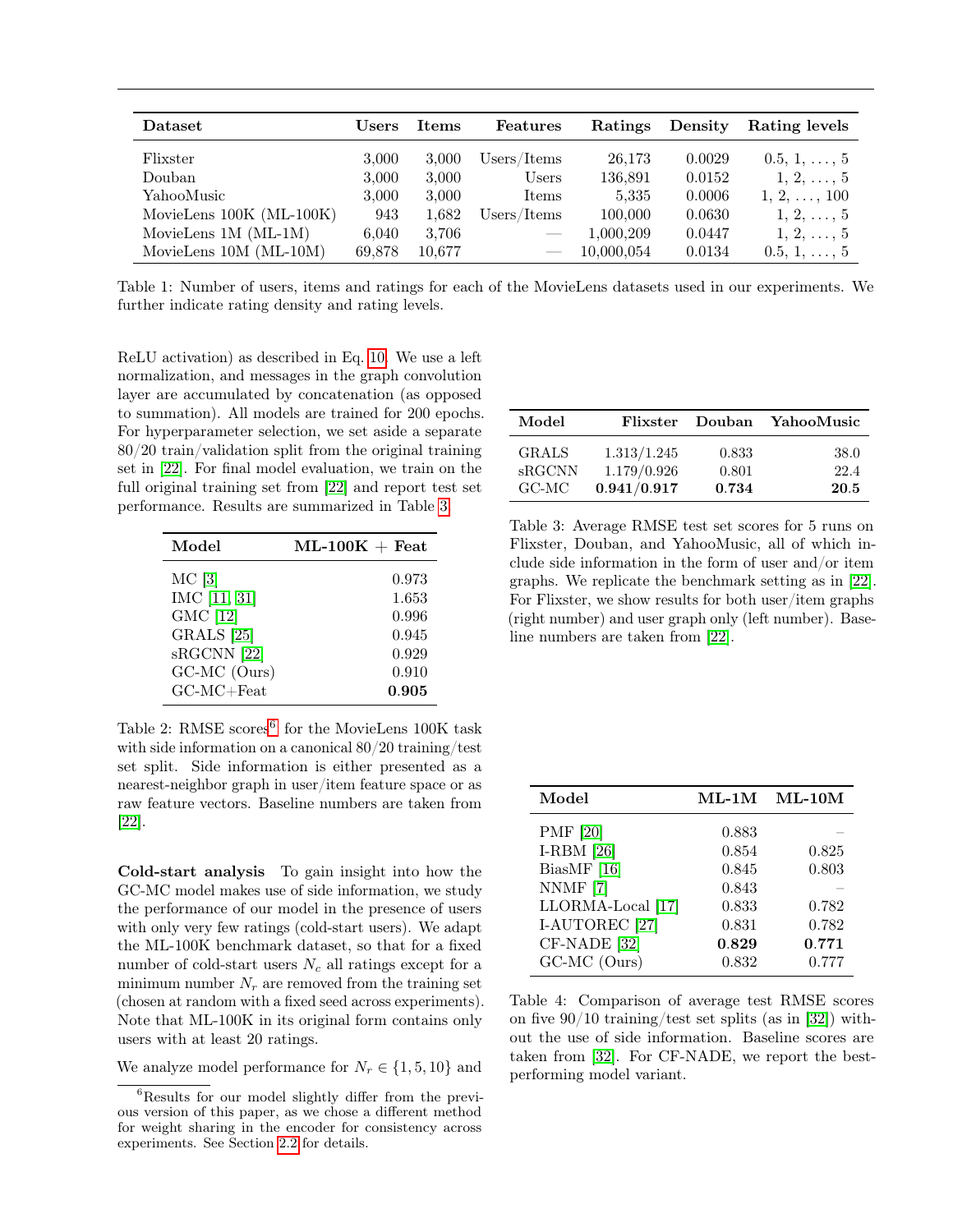<span id="page-7-3"></span>

Figure 3: Cold-start analysis for ML-100K. Test set RMSE (average over 5 runs with random initialization) for various settings, where only a small number of ratings  $N_r$  is kept for a certain number of cold-start users  $N_c$  during training. Standard error is below 0.001 and therefore not shown. Dashed and solid lines denote experiments without and with side information, respectively.

 $N_c \in \{0, 50, 100, 150\}$ , both with and without using user/item features as side information (see Figure [3\)](#page-7-3). Hyperparameters and test set are chosen as before, i.e. we report RMSE on the complete canonical test set split. The benefit of incorporating side information, such as user and item features, is especially pronounced in the presence of many users with only a single rating.

Discussion On the ML-100K task with side information, our model outperforms related methods by a significant margin. Remarkably, this is even the case without the use of side information. Most related to our method is sRGCNN by Monti et al. [\[22\]](#page-8-8) that uses graph convolutions on the nearest-neighbor graphs of users and items, and learns representations in an iterative manner using recurrent neural networks. Our results demonstrate that a direct estimation of the rating matrix from learned user/item representations using a simple decoder model can be more effective, while being computationally more efficient.

Our results on ML-1M and ML-10M demonstrate that it is possible to scale our method to larger datasets, putting it into the vicinity of recent state-of-the-art collaborative filtering user- or item-based methods in terms of predictive performance. At this point, it is important to note that several techniques introduced in CF-NADE [\[32\]](#page-8-15), such as layer-specific learning rates, a special ordinal loss function, and the auto-regressive modeling of ratings, can be seen as orthogonal to our approach and can be used in conjunction with our framework.

For the Flixster, Douban, and YahooMusic datasets our

model achieves state-of-the-art results, while using a single hyperparameter setting across all three datasets.

# <span id="page-7-1"></span>5 Conclusions

In this work, we have introduced graph convolutional matrix completion (GC-MC): a graph auto-encoder framework for the matrix completion task in recommender systems. The encoder contains a graph convolution layer that constructs user and item embeddings through message passing on the bipartite user-item interaction graph. Combined with a bilinear decoder, new ratings are predicted in the form of labeled edges.

The graph auto-encoder framework naturally generalizes to include side information for both users and items. In this setting, our proposed model outperforms recent related methods by a large margin, as demonstrated on a number of benchmark datasets with feature- and graph-based side information. We further show that our model can be trained on larger scale datasets through stochastic mini-batching. In this setting, our model achieves results that are competitive with recent state-of-the-art collaborative filtering.

In future work, we wish to extend this model to largescale multi-modal data (comprised of text, images, and other graph-based information), such as present in many realisitic recommendation platforms. In such a setting, the GC-MC model can be combined with recurrent (for text) or convolutional neural networks (for images). To address scalability, it is necessary to develop efficient approximate schemes, such as subsampling local neighborhoods [\[10\]](#page-8-28). Finally, attention mechanisms [\[1\]](#page-7-4) provide a promising future avenue for extending this class of models.

#### Acknowledgments

We would like to thank Jakub Tomczak, Christos Louizos, Karen Ullrich and Peter Bloem for helpful discussions and comments. This project is supported by the SAP Innovation Center Network.

# References

- <span id="page-7-4"></span>[1] Dzmitry Bahdanau, Kyunghyun Cho, and Yoshua Bengio. Neural machine translation by jointly learning to align and translate. arXiv preprint arXiv:1409.0473, 2014.
- <span id="page-7-0"></span>[2] Joan Bruna, Wojciech Zaremba, Arthur Szlam, and Yann LeCun. Spectral networks and locally connected networks on graphs. arXiv preprint arXiv:1312.6203, 2013.
- <span id="page-7-2"></span>[3] Emmanuel Candes and Benjamin Recht. Exact matrix completion via convex optimization. Communications of the ACM,  $55(6)$ :111–119, 2012.